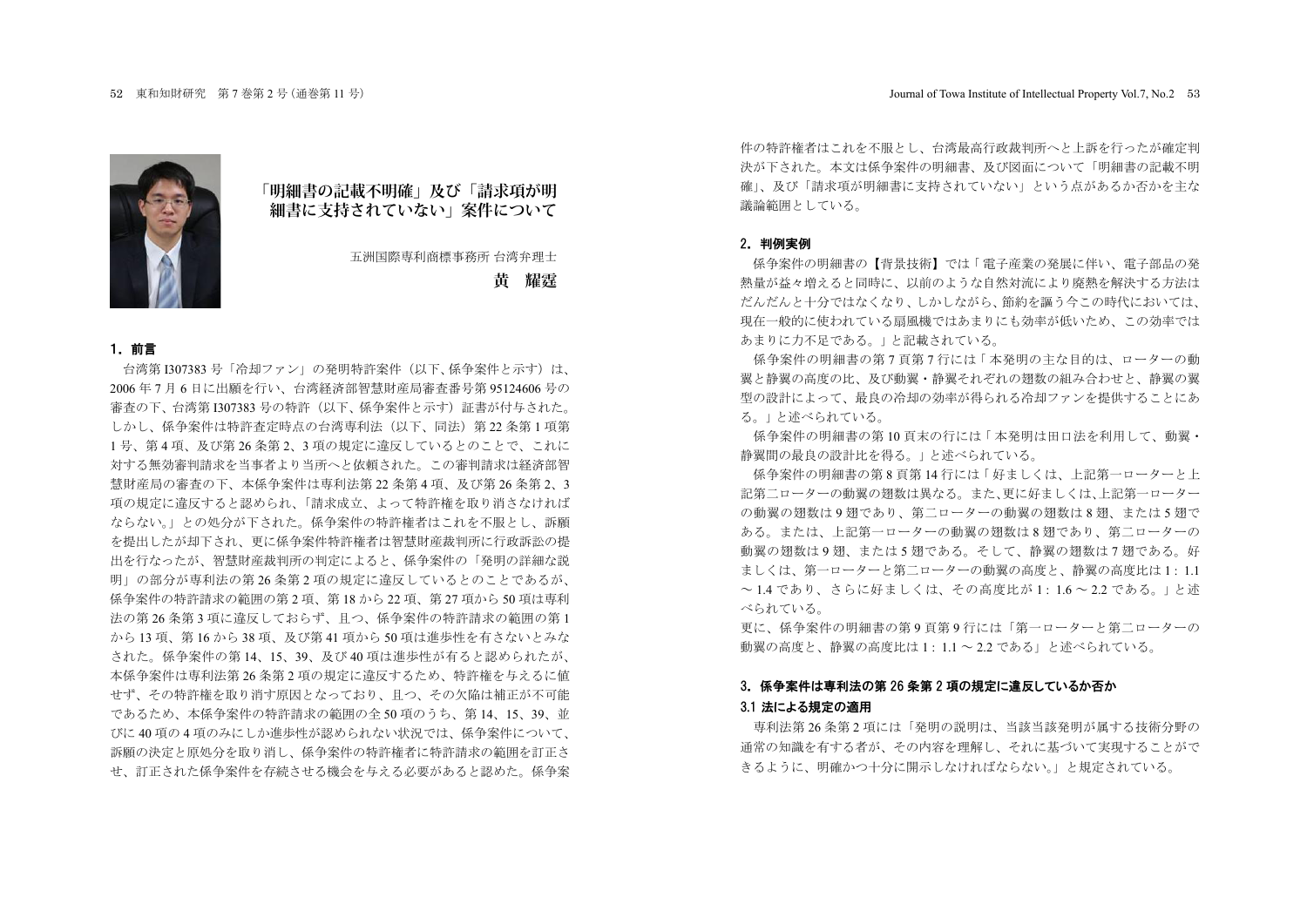#### 3.2 請求人による主張

係争案件の明細書では「静翼の後端部は静翼の長さ全体の1/3 から1/4 を占め ろ」の技術的特徴のみが掲示されているが、上記の技術的特徴が定義する《1/3 から 1/4》のデータは何を根拠にするのか、どのような特殊効果があるのかは係 争案件では実験資料が提供されていないため、技術的特徴を実現することはでき ず、よって係争案件の記載は不明確、または不十分である。

また、同明細書では「動翼の翅数、静翼の翅数の翅数の組み合わせ」の技術的 特徴のみが掲示されているが、上記技術的特徴が定義する《動翼の翅数、静翼の 翅数の細み合わせ》のデータは何を根拠とし、なぜ騒音の発生を減らす効 果があるのかは係争案件では実験資料が提供されていないため、技術的特徴を実 現することはできず、係争案件の記載は不明確または不十分である。

仮に、係争案件の明細書における《高度 h1 の比は 1: 1.6 ~ 2.2》のファンの 効率が最高であり、且つ空間の利用率が最良であり、及び、この設計は従来のファ ンよりも活かに優れているとする。同明細書がその他に主張する技術的特徴の「 高度の比は1:11~14、または1:11~221は、既にデータの最適範囲 (1: 1.1 ~ 2.2 には明細書の実施例で掲示されていない 1: 1.5 がすでに含まれ ている。)を超えており、及び、上述するデータは、即ち従来のファン設計と同 じであるかは係争案件では実験資料が提供されていないため、即ち技術的特徴を 実現することはできず、係争案件の記載は不明確、または不十分である。

また、同明細書では「動翼 243 (ここで示す動翼 243 には第二ローター 27の 動翼 273 は含まれない)の高度 h2 と静翼 23 の高度 h1 の高度の比は1:1.6~ 22とすることで、ファンの効率は最高となり、目つ空間の利用率が最良となる ↑とのみ記載されている。同明細書では「第一ローターと第二ローターの動翼の 高度と静翼の高度の比は1・11~14とすることもできる。」は如何にして証 明を行なうのか、また、既に高度の比が1:1.6~2.2のファンの効率は最高と なり、且つ空間利用率が最良となると示しているが、高度の比が1:1.1~1.4 であることを如何にして証明するのか、特に二つの高度の比は程遠く、また接点 もなく、係争案件の高度の比のデータは何処からくるものなのかは係争案件では 実験資料が提供されていないため、即ち、技術的特徴を実現することはできず、 係争案件の記載は不明確。または不十分である。

#### 3.3 経済部智慧財産局における認定

係争案件の明細書には「二つの静翼の後端部は、静翼全体の長さの約1/3から 1/4 を占める。」と定義され、技術的特徴は羽根の長さの比例であるが、単に数 または長さの比例を限定するだけのものであるため、容易にその意義を理解する ことができ、且つ通常の知識を有する者であれば、静翼の後端部は冷却ファンの 軸線方向に沿って延伸するという技術的特徴により、スムーズに気流が第二動翼 に入り、静翼の後端部の什事の効率が上げられることを理解できるため、当該発 明が属する技術分野の通常の知識を有する者が、発明の詳細な説明、特許請求の 範囲、及び図面の三者全体を基礎に、出願時の通常の知識を参酌し、過度の実験 をせずとも内容を理解でき、並びにこれに基づき出願される発明を製造、または 使用することにより課題を解決し、更に予期される効果が生じ、目つ特許請求の 銜囲の記載は、出願時の通常の知識を参酌すれば、明確にその意義を理解できる ため、この請求範囲には疑義は生じず、専利法第26条第2項の規定に合致する。 係争案件の明細書には「上記第一ローターの動翼の翅数は9 翅であり、第二ロー ターの動翼の翅数は8 翅、または5 翅」、「第一ローターと第二ローターの動翼 の高度と、静翼の高度の比は1:1.1~1.4」、さらには「1:1.1~2.2」とあり、 それらの技術的特徴は翅数及び高度の比例であり、また実現できる技術的手段で あるが、通常の知識を有する者は羽根の翅数の違いにより騒音を減らす効果を有 することは理解できず、また、動翼・静翼の高度の比だけでは如何にして渦流の 発生が減少するのか、且つ、角運動速度の方向のエネルギーを軸方向へ変換する 仕事率を増加させることにより、ファンの効率を増進する効果があるとは理解で きないため、当該発明が属する技術分野の通常の知識を有する者が、発明の詳細 な説明、特許請求の範囲、及び図面の三者全体を基礎に、出願時の通常の知識を 参酌しても、尚その内容を理解できず、並びにこれに基づき出願される発明を製 造、または使用することにより課題を解決し、更に予期される効果が生じること を明確にその意義を理解できないため、よって専利法第26 条第2項の規定に違 反する。

#### 3.4 経済部による決定

係争案件特許権者はこれを不服とし、2011年10月26日に訴願を提出したが、 経済部訴願委員会の審査の結果、経済部智慧財産局は処分に対して違反と遅延が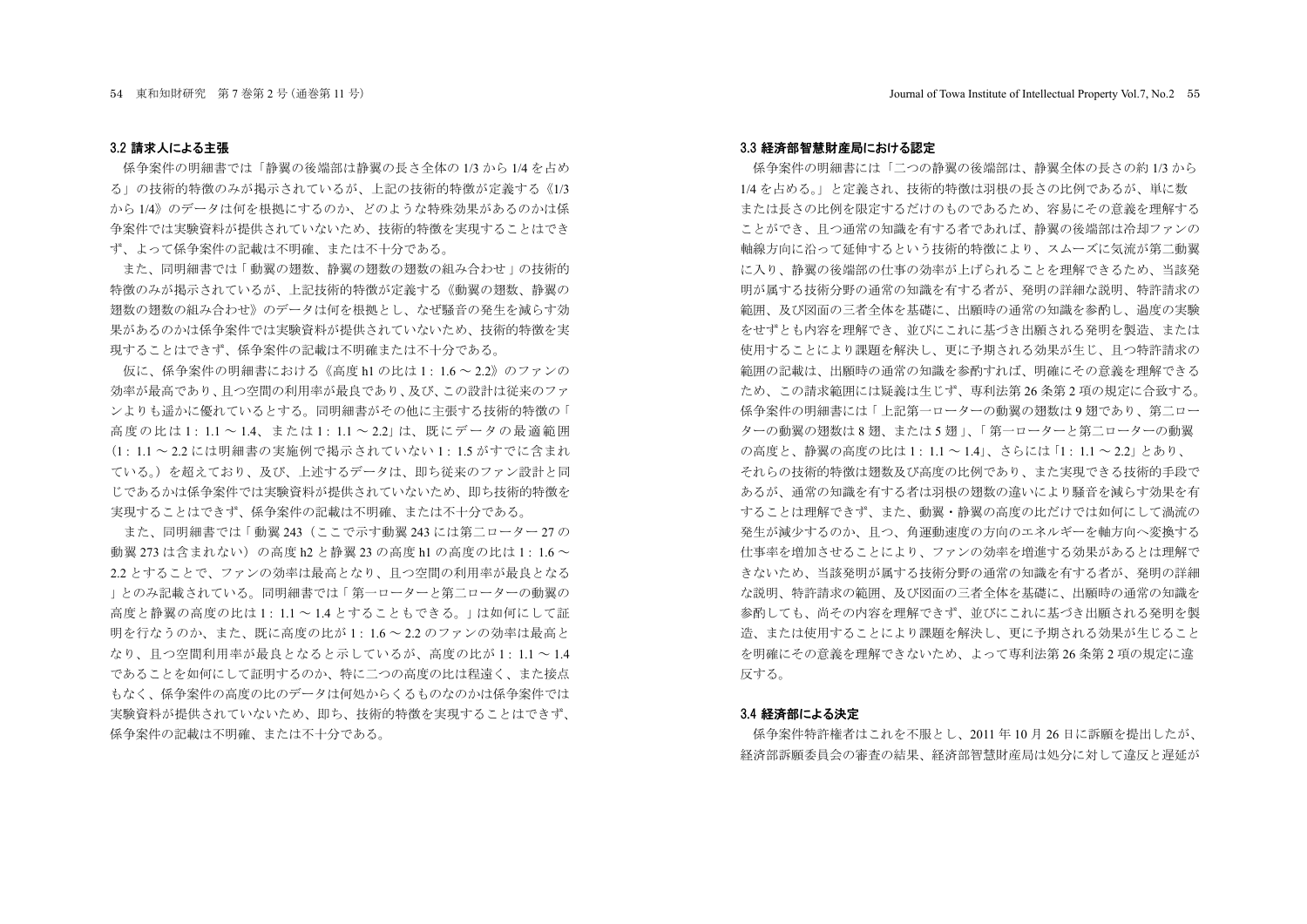ないと認めたので、台湾101(西暦2012)年3月1日に経訴字第10106101430 号の訴願の決定書を以って、「訴願却下」の決定を為した。

#### 3.5 智慧財産裁判所の 101 年度の専訴字第 25 号による判決

(1) 係争案件の明細書には動静翼の翅数、及びその高度の比等の資料は掲示 されているが、発明の詳細な説明には係争案件で利用する「田口法」による実験 の基本資料、または「騒音の発生を減らすことができる」という実験結果につい て、有意水準 (Significance Level) に達する有効データは提供されていないため、 よって诵常の知識を有する者でも、動静翼の翅数が異なることだけでは、当該技 術的手段と騒音が減ることとの関係、及びその効果は理解できず、且つ、動静翼 の高度の比は相対値であって、実際の寸法の参考資料は提供されていないため、 即ち、通常の知識を有する者がこれを以って実施をする際、動静翼の高度の寸法 の拡大 (Scale-Up)、または其れにより乱流が生じる極限値など、具体的な寸法 の決定をするのは難しく、よって動静翼の高度の比のみでは、如何にして渦流の 発生を減少するのかは理解できず、且つ、角運動速度の方向のエネルギーを軸方 向へ変換する仕事率を増加させることにより、ファンの効率を増進する効果(係 争案件明細書第11頁に記載)があることは理解できない。故に、当該発明が属 する技術分野の通常の知識を有する者が、係争案件の発明の詳細な説明を参酌し ても、尚その内容は理解できず、並びにこれに基づき出願される発明を製造、ま たは使用することにより課題を解決し、更に予期される効果が生じることを明確 に理解できない。

(2) 係争案件が発明の詳細な説明において、「動翼と静翼の高度の比」、「動静 翼の翊数」等の設計(係争案件明細書第11 百に記載)が、如何にして「騒音を 減らす」、「ファンの効率を増進」を造成するのかの技術的説明は十分に掲示され ておらず、漠然としているため、係争案件の発明の詳細な説明は、「動翼と静翼 の高度の比」、「動静翼の翅数」等の設計の基礎が「騒音を減らす」、「ファンの効 果の増進」という効果の増進に如何に関係するのかについては、内容的が明らか に欠落していることは更に証明される。

(3) 故に、係争案件の発明の詳細な説明に不十分、及び不明確な点があるため、 当該発明が属する技術分野の通常の知識を有する者が、その内容を理解できず、 また、これをもって実現ができないため、係争案件の発明の詳細な説明は、専利 法第 26 条第 2 項の規定に合致しないことは十分に認められる。

#### 3.6 最高行政裁判所の 102 年度の判字第 202 号による判決

係争案件では「田口法」を利用した実験を行なった際の基本資料、或いは「騒 音の発生を減らすことができる」という実験結果について、有意水準 (Significance Level)に達する有効データは提供されていないため、通常の知識を有する者でも、 動静翼の翅数が異なることのみでは、当該技術的手段と騒音が減ることとの関係、 及びその効果は理解できず、且つ、動静翼の高度の比は相対値であって、実際の 寸法の参考資料が提供されていないため、即ち、通常の知識を有する者がこれを 以って実現をする際、動静翼の高度の寸法の拡大 (Scale-Up)、或いは、それに より乱流が生じる極限値など、具体的な寸法の決定をするのは難しく、よって、 動静翼の高度の比のみでは、如何にして渦流の発生を減少するのかは理解できず、 目つ、角運動速度の方向のエネルギーを軸方向へ変換する仕事率を増加させるこ とにより、ファンの効率を増進する効果があることは理解できず、故に、当該発 明が属する技術分野の通常の知識を有する者が、発明の詳細な説明を参酌しても、 尚その内容は理解できず、並びにこれに基づき、係争専利の発明を製造、または 使用することにより課題を解決し、更に予期される効果が生じることを明確に理 解できない。係争案件の発明の詳細な説明において、「動翼の翅数と静翼の翅数 の高度の比」、「動静翼の翅数」等に関する設計は、如何にして「騒音を減らす」、 「ファンの効率を増進」を造成するのかの技術的説明は十分に掲示されておらず、 漠然としているため、係争案件の発明の詳細な説明は、「動翼と静翼の高度の比」、 「動静翼の翅数」等の設計の基礎が「騒音を減らす」、「ファンの効果の増進」の 効果の増進に如何に関係するのかについては、内容的に明らかに欠落している。

## 4. 係争案件は専利法第 26 条第 3 項の規定に違反しているか否か 4.1 法による規定の適用

専利法第 26 条第 3 項には「特許請求の範囲は明確に特許出願の発明を記載し なければならず、各請求項は簡潔な方式で記載をし、目つ発明の詳細な説明、及 び図面に裏づけられなければならない。」と規定されている。

#### 4.2 請求人による主張

係争案件の特許請求の範囲第2、18、19、20、21、22、27 項、及び第27 項に従属する第28から50項の請求項の内容にも記載の不明確、或いは不十分 な情事があるため、 専利法第 26 条第 3 項の規定に違反する。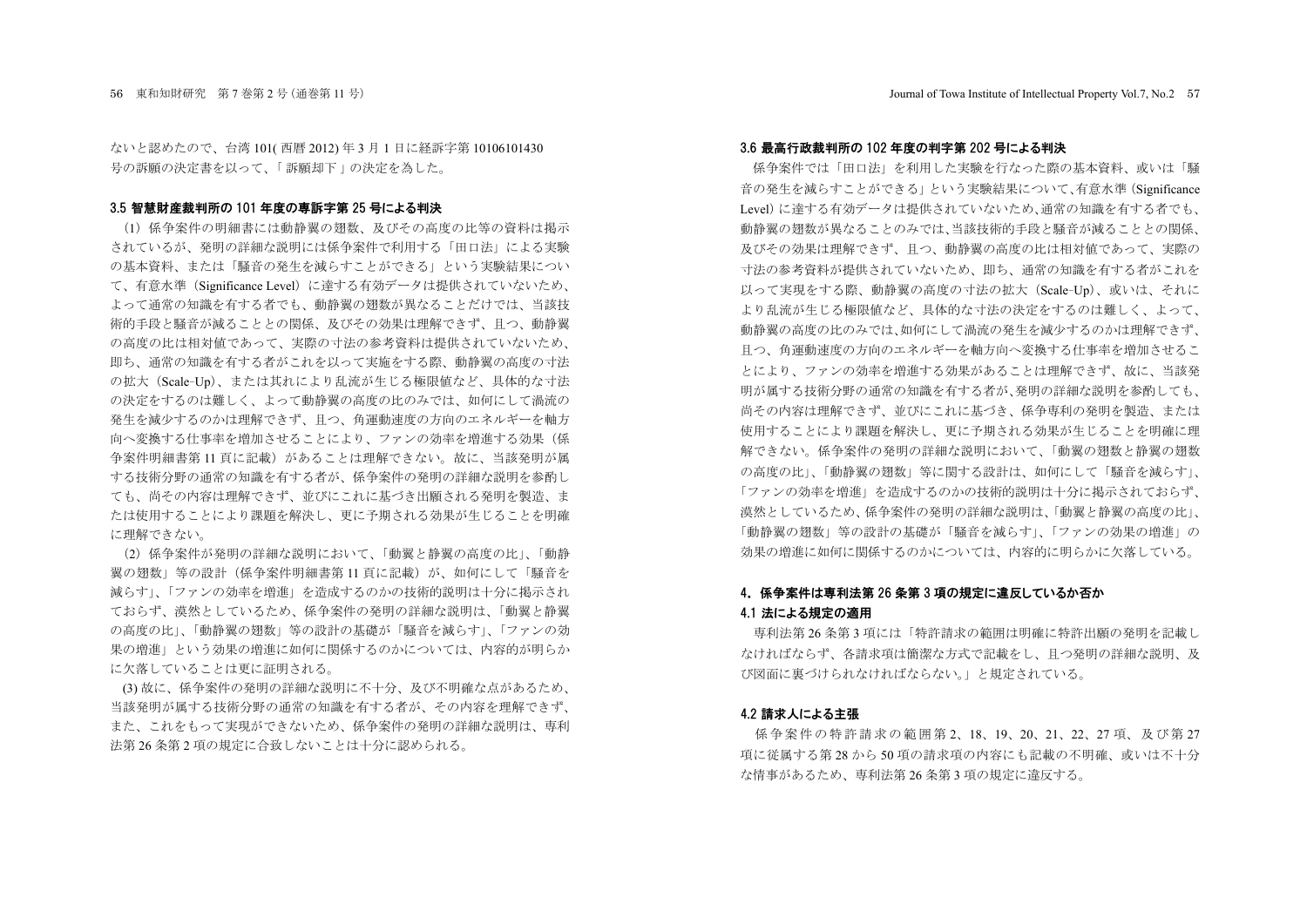#### 4.3 経済部智慧財産局における認定

係争案件の請求項2には「二つの静翼の後端部は、静翼全体の長さの約1/3 から1/4 を占める。」と定義されているが、その技術的特徴は羽根の長さの比例 であり、単に羽根の翅数、または羽根の長さの比例を限定するのみのものである ため、容易にその意義を理解することができ、且つ、通常の知識を有する者であ らば、静翼の後端部は冷却ファンの軸線方向に沿って延伸するという技術的特徴 により、おムーズに気流が第二動翼に入り、静翼の後端部の仕事の効率が上がる ことが理解できるため、当該発明が属する技術分野の通常の知識を有する者が、 発明の詳細な説明、特許請求の範囲、及び図面の三者全体を基礎に出願時の通常 の知識を参酌し、過度の実験をせずとも内容が理解できるため、これに基づいて、 出願される発明を製造、または使用することにより課題を解決し、更に予期され る効果が生じ、且つ特許請求の範囲の記載は出願時の通常の知識を参酌すれば、 明確にその意義を理解できるため、この請求範囲には疑義は生じず、専利法第 26 条第3項の規定に合致する。

同係争案件の請求項18には「上記第一ローターの動翼の翅数は9 翅であり、 第二ローターの動翼の翅数は8翅、または5翅」と定義され、請求項19には「 上記第一ローターの動翼の翅数は8翅であり、第二ローターの動翼の翅数は9翅、 または5捌」と定義されている。また、請求項20には「二つの静翼の翅数は7」 と定義され、請求項21には「第一ローターと第二ローターの動翼の高度と、静 翼の高度の比は1:1.1~1.4」と定義され、そして、請求項22には「第一ロー ターと第二ローターの動翼の高度と、静翼の高度の比は1:16~22」と定義 **されている。そして、更には、請求項 27. 並びに請求項 27 に従属する 28 ~** 50 項の「1:1.6 ~ 2.2」という技術的特徴は、羽根の翅数、または羽根の長さ の比例であり、数、または長さの比例という実現できる技術的手段であるが、通 常の知識を有する者であっても、羽根の翅数の違いが如何にして騒音を減らす効 果をもたらすのかを理解できず、及び、動・静翼の高度の比のみでは、如何にし て渦流の発生を減少できるのかを理解できず、且つ、角運動速度の方向のエネル ギーを軸方向へ変換する仕事率を増加させることにより、ファンの効率を増進す る効果があることは理解できない。故に、当該発明が属する技術分野の通常の知 識を有する者が、発明の詳細な説明、特許請求の範囲、及び図面の三者全体を基 礎に、出願時の通常の知識を参酌しても、特許請求の範囲の技術的意義は理解で きず、その範囲に対し疑義が生じるため、専利法第 26 条第3 項の規定に違反する。

#### 4.4 智慧財産裁判所の 101 年度の専訴字第 25 号による判決

(1) 係争案件の特許請求の範囲第2、18から22、27から50項の用語の定 義には、不明確な点はなく、請求項の従属関係にも矛盾、或いは互いに食い違う 点もなく、且つ上述する請求項の技術的特徴も、係争案件の発明の詳細な説明、 及び図式に支持され、更に対応しているため、発明の詳細な説明が掲示する内容 を超えていない。

(2) 専利法第 26 条第 1 項によれば、特許明細書は発明の名称、発明の詳細な 説明、要約、及び特許請求の範囲を記載すべきであり、「発明の詳細な説明」と「特 許請求の範囲」の両者において、それぞれの記載規定、及び内容が異なるため、 原処分は、係争案件における特許請求の範囲の記載要件と、発明の詳細な説明の 記載要件とを混同しているため、採用されてはならない。故に、係争案件の特許 請求の範囲第 2、18 から 22、27 から 50 項は専利法第 26 条第 3 項の規定に違 反しない。

#### 4.5 最高行政裁判所の 102 年度の判字第 202 号による判決

係争案件は、当該発明が属する技術分野の通常の知識を有する者が、その内容 は理解できず、またこれをもって実現ができないため、専利法第26条第2項の 規定に合致しないことを認めたが、原判決は係争案件の特許請求の範囲第2、 18 から 22、27 から 50 項が、同第 26 条第 3 項の規定には違反しないという認 定の記載漏れがあるが、両者の結論は一致するため、この判決は維持されるとす  $\zeta$ 

### 5. 結論

(1) 係争案件の発明の詳細な説明には「田口法を利用して、動翼・静翼間の 最良の設計比を得る」、及び「動静翼の翅数、及びその高度の比等の資料」のみ が掲示されている。しかしながら、発明の詳細な説明には係争案件で利用する「田 口法」による実験の基本資料、または「騒音の発生を減らすことができる」とい う実験結果について、有意水準 (Significance Level) に達する有効データは提供 されておらず、通常の知識を持つ者でもその技術的特徴と騒音が減ることの関係、 及び、その効果を理解できない。且つ、発明の詳細な説明において、「動翼と静 翼の高度の比」「動静翼の翅数」等の設計が、如何にして「騒音を減らす」、「ファ ンの効率を増進」を造成するのかという技術的説明は十分に掲示されていたい。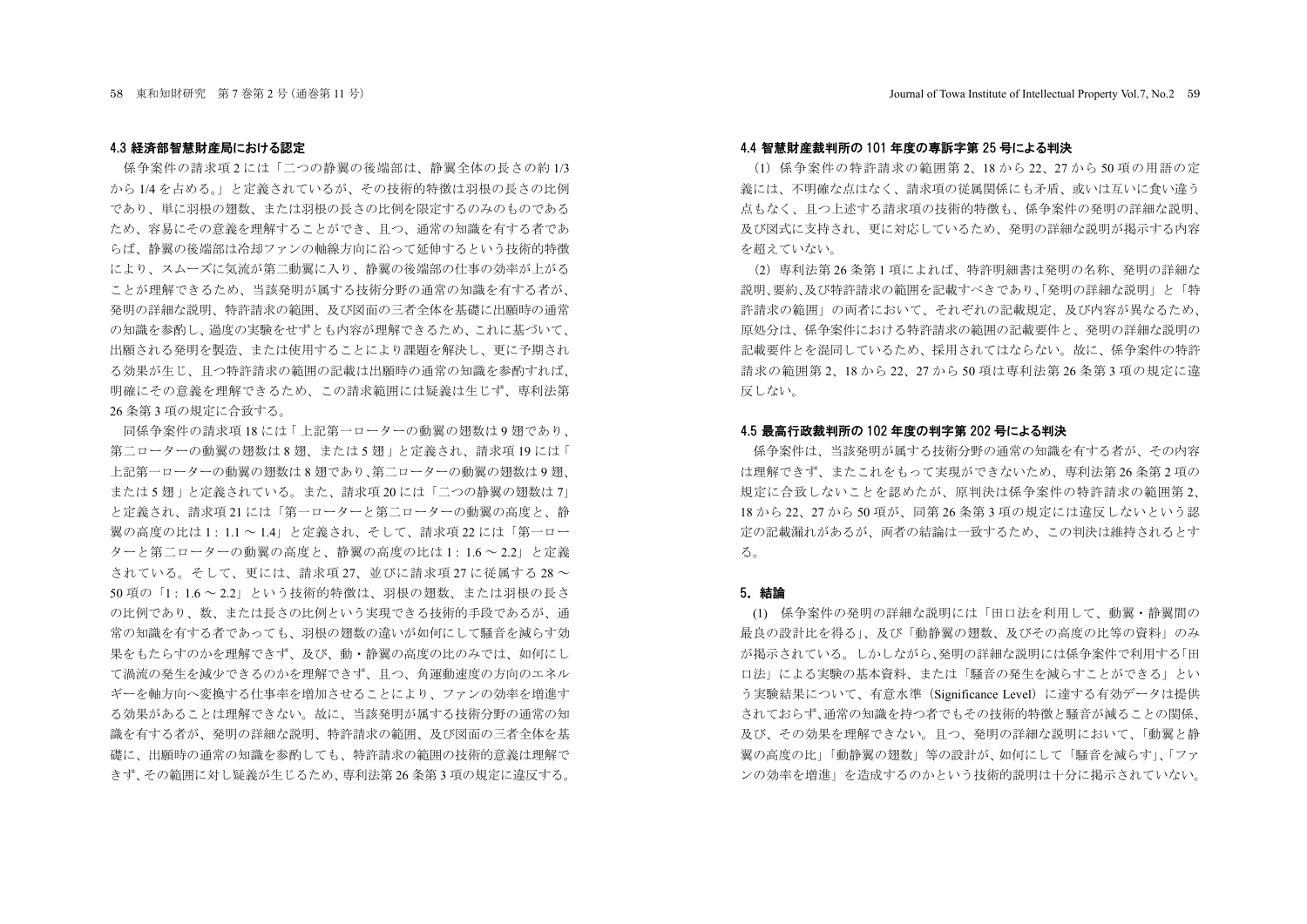60 東和知財研究 第 7 巻第 2 号(通巻第 11 号)

よって、係争案件の発明の詳細な説明に不十分、及び不明確な点があるため、当 該発明が属する技術分野の通常の知識を有する者が、その内容は理解できず、ま た、これをもって実現ができないため、係争案件の発明の詳細な説明は専利法第 26 条第2項の規定に合致しない。

(2) 上述する係争案件の特許請求の範囲第2、18から22、27から50項の 用語の定義には、不明確な点はなく、請求項の従属関係にも矛盾、或いは互いに 食い違う点はなく、且つ上述する請求項の技術的特徴も、係争案件の発明の詳細 な説明、及び図式に支持され、更に対応しているため、発明の詳細な説明の掲示 する内容を超えず、専利法第26条第3項の規定に合致する。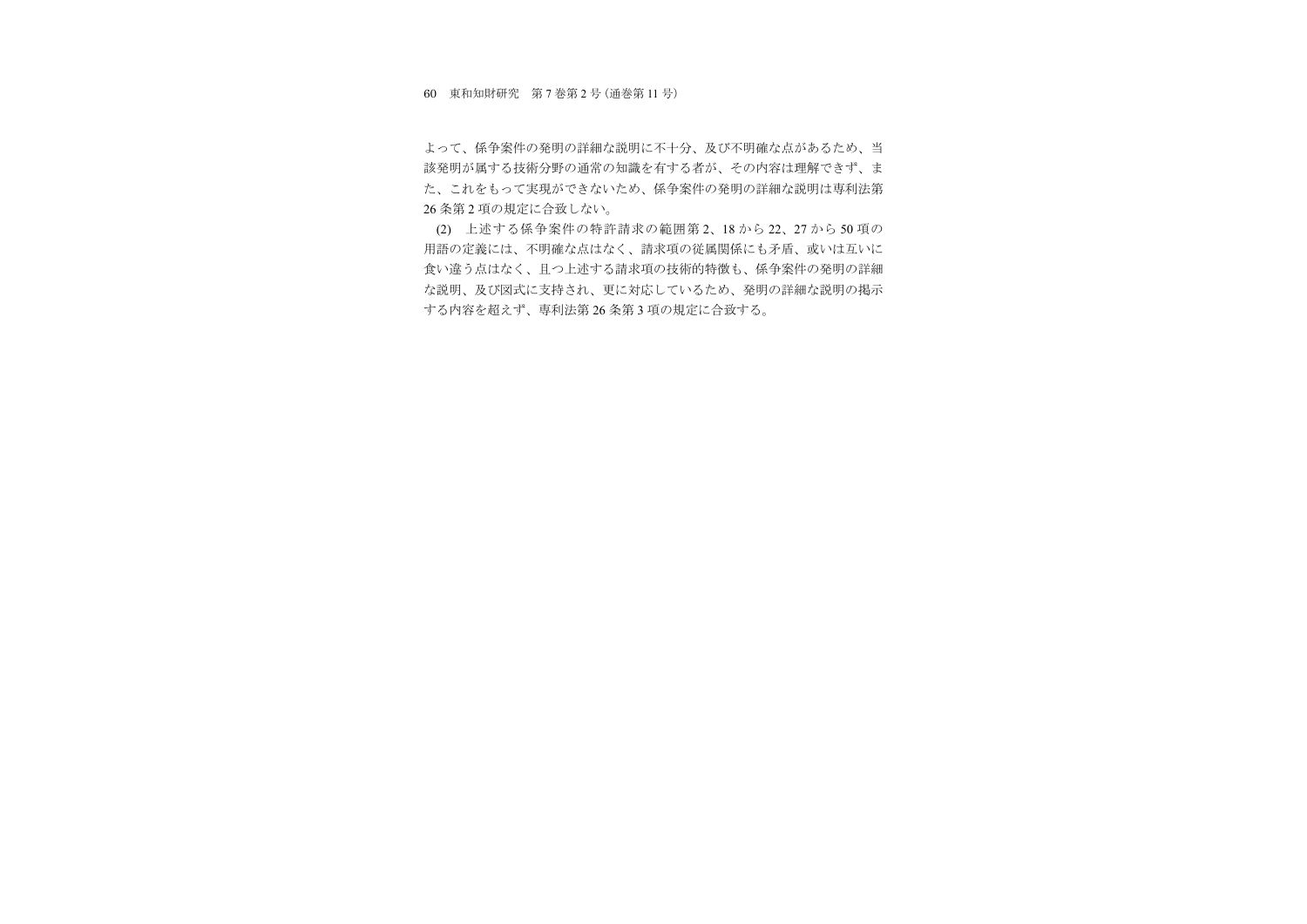# $\langle$  Taiwan  $\rangle$

# **A Case Regarding Unclear Disclosure and Unsupported Claim Limitation**

Five Continents International Patent & Trademark Office Taiwanese Patent Attorney

# **Yao-Ting Huang**

#### **Preamble :**

Taiwan Invention Patent No. I307383, as entitled "heat dissipation fan," was filed on July 6, 2006 and was assigned with a serial number of 95124606 by the patent office (belonging to Ministry of Economic Affairs). A patent certificate with the number of I307383 was issued to the patentee. Afterwards, we were entrusted by one involved party to file an invalidation action against said patent based on the reason that the patent violated Subparagraph 1 of Paragraph 1 of Article 22, Paragraph 4 of Article 22, and Paragraphs 2 and 3 of Article 26 of the patent act as originally approved. After the examination, the patent office held that the patent does violate Paragraph 4 of Article 22, and Paragraphs 2 and 3 of Article 26. Therefore, the patent office decided that the invalidation action was well grounded and the patent should be invalid. The patentee was dissatisfied with the decision and filed an appeal. However, the appeal was later dismissed. In light of this, the requester of the invalidation action further filed an administrative litigation to the Intellectual Property Court. The Intellectual Property Court held that the specification of the patent does violate Paragraph 2 of Article 26 of the patent act, but the claims 2, 18- <sup>22</sup> and 27- 50 do not violate Paragraph 3 of Article 26. The Intellectual Property Court also held that the claims 1- 13, 16- <sup>38</sup> and 41- 50 lacked of inventive step. Although claims 14, 15, 39 and 40 of the patent were considered inventive, the patent still should not have been granted as it violated Paragraph 2 of the patent act. Therefore, the patent should be invalid. Also, since the deficiency of the patent cannot be remedied, given the fact that only claims 14, 15, 39 and 40 were considered inventive, it was considered unnecessary to remand the appeal decision and the previously-taken measure and unnecessary to allow the patentee to amend the claims in the post-grant stage to keep the patent enforceable. However, the patentee was dissatisfied with the decision and further filed an appeal to Supreme Administrative Court. However, the